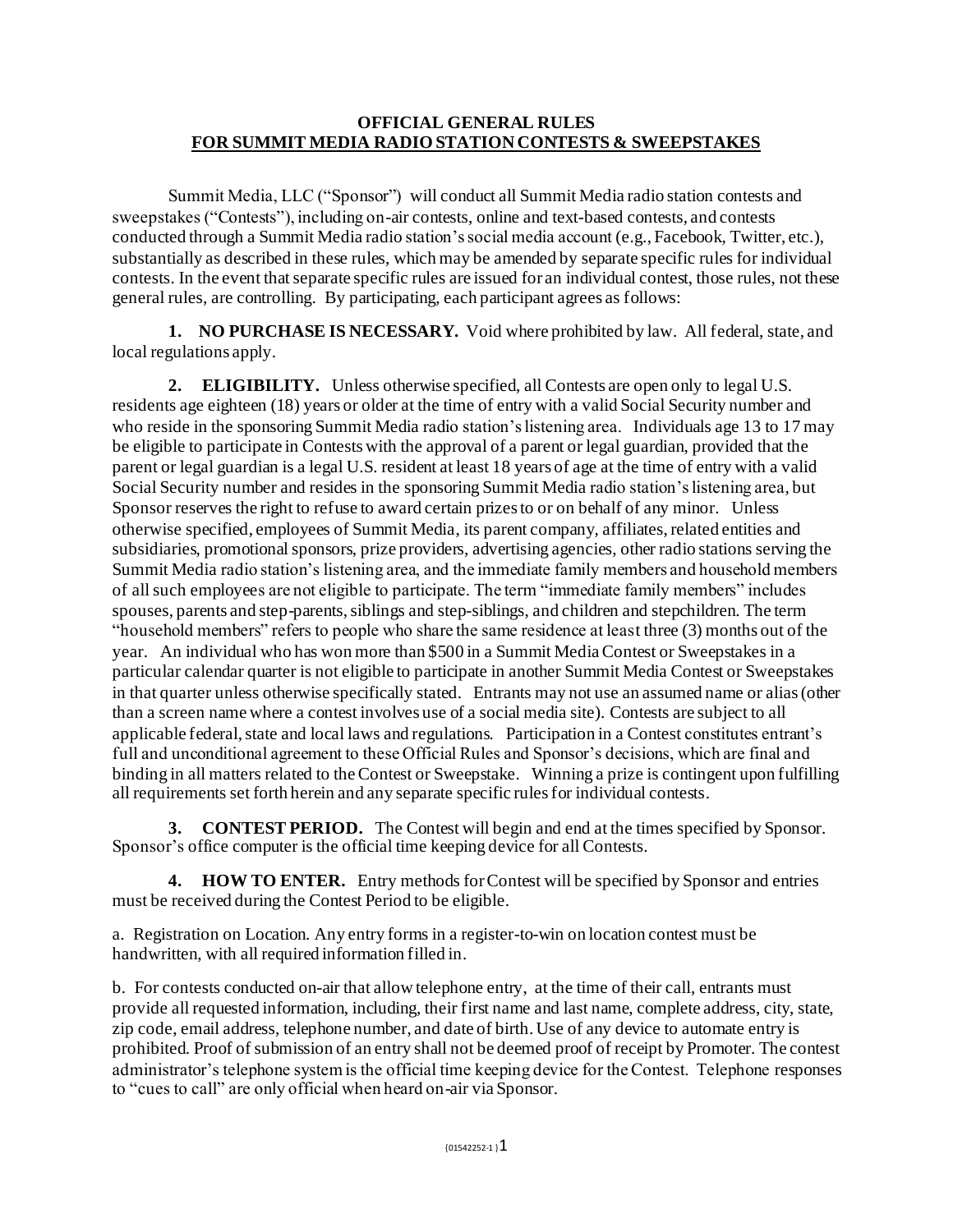c. For contests that allow entry by submission of a text entry or website entry, all entrants must follow the "call to action" entry instructions and submit any requested information. Entrants hereby expressly consent to the receipt of a confirmatory bounce-back message related to this contest. For text message contests, message and data rate may apply. Text message and any mobile device entry entries will be deemed made by the authorized account holder of the mobile account submitted at the time of entry. The authorized account holder is the natural person who is assigned to the text or mobile telephone number by a telecommunications provider, or other organization that is responsible for assigning such numbers. Multiple entrants are not permitted to share the same text or mobile telephone number. Use of any device to automate entry is prohibited. Proof of submission of an entry shall not be deemed proof of receipt by Promoter. The contest administrator's computer is the official time keeping device for the Promotion.

d. Each entry via Facebook, Instagram, Twitter or other social media must include requested information, including, where required, the entrant's first name and last name, complete postal address (street, city, state, and zip code), email address, telephone number, and date of birth. Unless otherwise disclosed, no Contest is in any way sponsored, endorsed, administered by, or associated with Facebook, Instagram, Twitter or other social media platform. By submission of an entry, an entrant releases Facebook, Instagram, Twitter or other social media platform from any responsibility or liability for the Contest, prizes, or promotion. Entrants are providing entry information to the Promoter and not to Facebook, Instagram, Twitter or other social media platform.

In any contest using on-line voting, unless otherwise stated in the rules of that specific contest, such voting is limited to one vote per verified email address. If an entrant receives multiple and/or irregular votes or multiple votes from the same source, including votes generated by a program, script, macro or other automated means, Sponsor reserves the right to disqualify the entrant, in its sole discretion. Sponsor shall not be responsible for lost, late, incomplete, invalid, unintelligible, inappropriate or misdirected entries, all of which will be disqualified. In the event of a dispute as to any entry, the authorized account holder of the email address or telephone number used to enter will be deemed to be the participant. The "authorized account holder" is the natural person assigned the telephone number by the wireless carrier or an email address by an Internet access provider, online service provider or other organization responsible for assigning email addresses for the domain associated with the submitted address. Potential winner may be required to show proof of being the authorized account holder. All entries become the sole and exclusive property of Sponsor and will not be returned. Sponsor reserves the right to contact entrants and all other individuals whose email address is submitted as part of a Contest.

5. **TELEPHONE AND DELIVERY DISCLAIMER**. Participants are restricted to the use of ordinary telephone equipment. Participants that enable the "Caller ID" block function will not be allowed to participate unless they enter their correct area code and telephone number. The Sponsor disclaims all liability for the inability of a participant to complete or continue a telephone call due to equipment malfunction, busy lines, inadvertent disconnections, acts beyond the Sponsor's control, or otherwise. The Sponsor disclaims all liability for any delays, misdelivery, loss, or failure in the delivery of any item sent by mail, courier, express, electronic transmission, or other delivery method. The Sponsor is not responsible for mechanical, technical, electronic, communications, telephone, computer, hardware or software malfunctions or failures of any kind, including: failed, incomplete, garbled or delayed transmission of online entries, traffic congestion on telephone lines, the Internet or at any website or lost or unavailable network connections which may limit an online entrant's ability to participate in the contest, and any injury or damage to entrant's or any other person's computer related to or resulting from participating in or downloading any information necessary to participate in this contest. Due to the time delay that exists between a Summit Media radio station's over-the-air signal and its online webcast,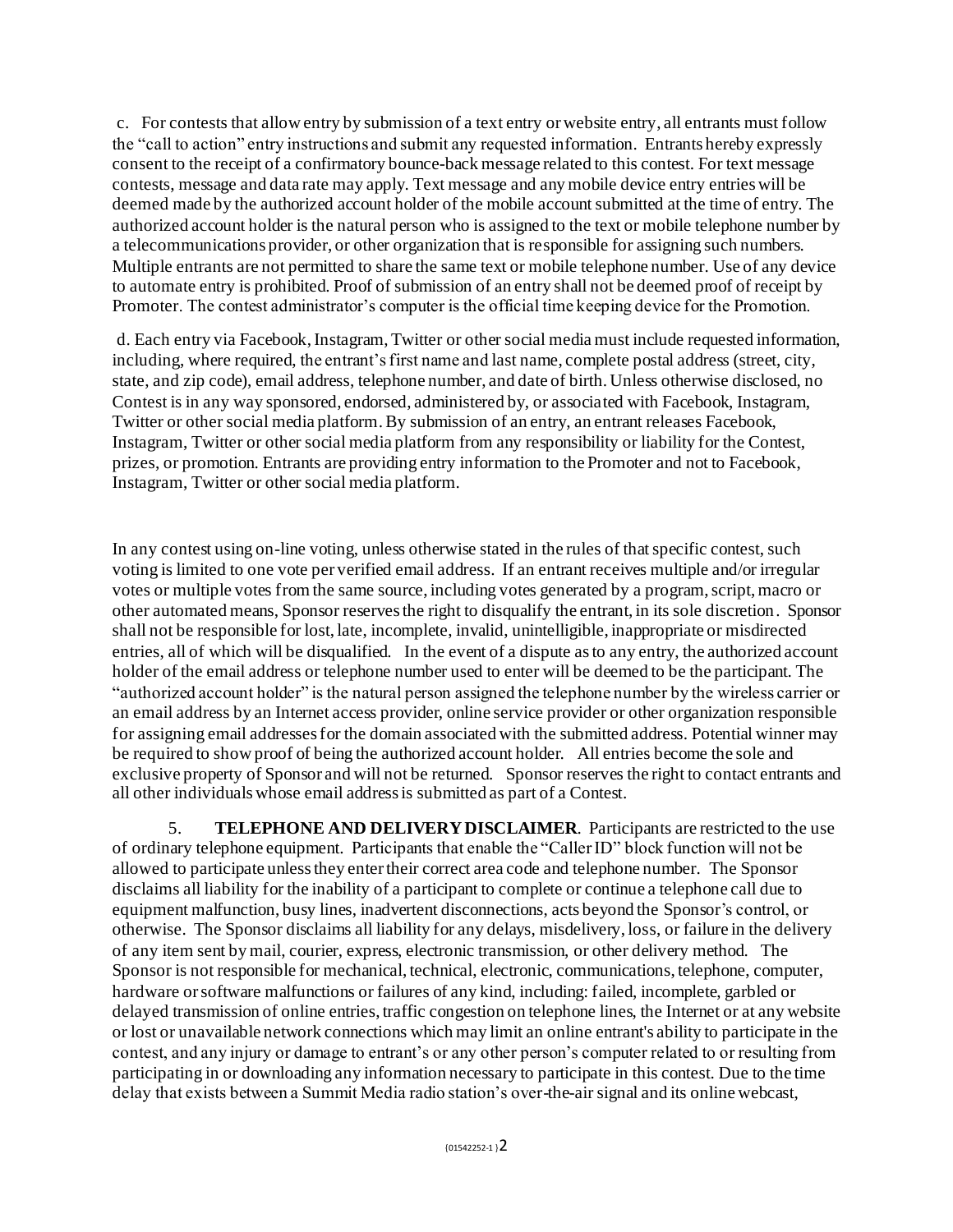listeners who listen to a Summit Media radio station online may hear Contest information or a cue to call later than listeners listening to the station's over-the-air signal. As a result, the odds of an online listener winning a Contest may be diminished.

**6. WINNER SELECTION AND ODDS OF WINNING.** Contest winners will be determined according to the method specified by Sponsor at Sponsor's sole and exclusive discretion. If the Contest requires Entrant to answer trivia, provide information or otherwise perform in some manner to participate and qualify to win, the decisions of Sponsor and/or the other judges will be final as to all matters including the accuracy and/or completeness of the answer, as well as the quality of the information or other performance. Odds of winning a Contest prize depend on a number of factors, including, but not limited to, the number of eligible entries received by Sponsor during the Contest Period and the number of listeners participating at any given time. The winning entrant will be contacted using the email address and/or telephone number provided with the entry and will be awarded the prize subject to verification of eligibility and compliance with the terms of these rules or the specific Contest rules. Sponsor's decisions as to the administration and operation of Contests and the selection of potential winners are final and binding in all matters related to the Contest. Any protest in the conducting of the contest, the selection of the winners, or the awarding of prizes must be made within three days of the conclusion of the contest; the resolution of any protest shall be in the sole discretion of Sponsor, whose decision shall be considered final.

**7. NOTIFICATION AND VERIFICATION OF POTENTIAL WINNER.** POTENTIAL CONTEST WINNERS ARE SUBJECT TO VERIFICATION BY SPONSOR WHOSE DECISIONS ARE FINAL AND BINDING IN ALL MATTERS RELATED TO THE CONTEST. The potential winner must continue to comply with all terms and conditions of these Official Rules and/or the Office Rules of the specific Contest, and winning is contingent upon fulfilling all requirements. The potential winner will be notified by email and/or telephone call, after the date the Contest concludes. Failure to respond to the initial verification contact within three (3) days of notification may result in disqualification. The potential winner will be required to come in person to Sponsor's local office by a specific date during normal business hours, Monday through Friday, to provide proof of identity, execute an affidavit of eligibility, a liability/publicity release (except where prohibited), and a W-9 IRS Form, in order to claim his/her prize. A winner who executes these documents within the required time period will be deemed to have accepted the prize and thereafter will not be permitted to rescind their acceptance of the prize and/or return the prize. If a potential winner cannot be contacted, fails to provide the affidavit of eligibility and/or the liability/publicity release within the required time period, or if the prize or prize notification is returned as undeliverable, potential winner forfeits the prize. In the event that the potential winner of a Contest prize is disqualified for any reason, Sponsor may award the applicable prize to an alternate winner by random drawing from among all remaining eligible entries, or other means chosen by the Sponsor and indicated in the particular contest rules.

**8. PRIZES.** Prizes and their approximate retail value vary based on the specific contest. Winner is responsible for all taxes associated with prize receipt and/or use. Sponsor reserves the right to substitute any listed prize for one of equal or greater value for any reason.

For prizes that involve travel, winner agrees to accept all blackout dates, space availability limitations, etc. established by Sponsor's prize provider(s), such as those regarding hotels, airlines, railroads and ships. Actual value of trip may vary based on point of departure and airfare fluctuations. Any difference between stated approximate retail value and actual value of Prize will not be awarded and is specified in these Official Contest Rules. Airline tickets are non-refundable/non-transferable and are not valid for upgrades and/or frequent flyer miles. All airline tickets are subject to flight variation, work stoppages, and schedule or route changes. Selection of airline and hotel are solely within Sponsor's discretion. Meals,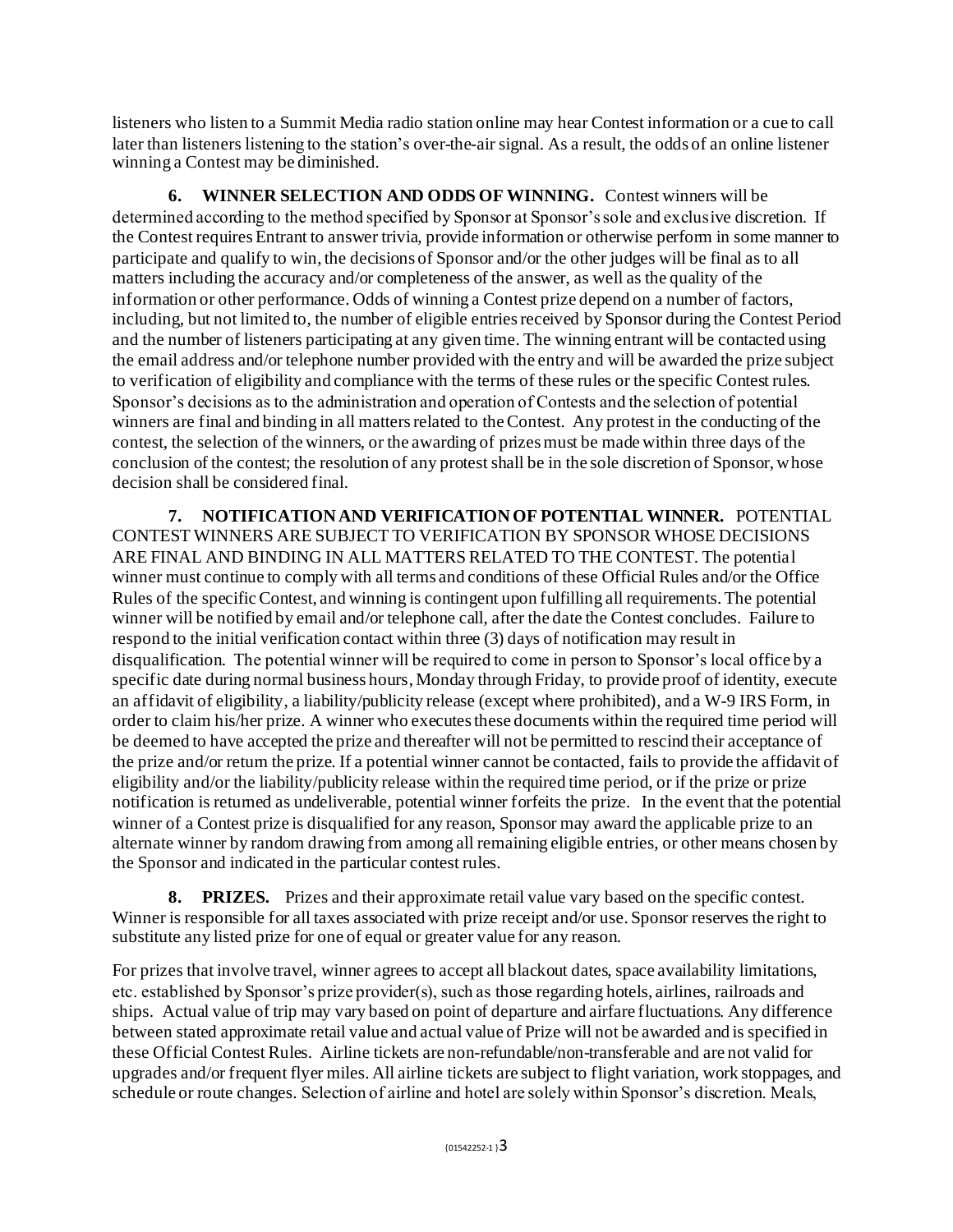gratuities, luggage fees, incidental hotel charges and any other travel-related expenses not specified herein are the sole responsibility of winner and guest. The Sponsor shall not be responsible for any cancellations, delays, diversions or substitution or any act or omissions whatsoever by the air carriers, hotels, venue operators, transportation companies, prize providers or any other persons providing any prize-related services or accommodations. Lost, stolen or damaged airline tickets, travel vouchers or certificates will not be replaced or exchanged. Additional prize award details and travel information to be provided to the prizewinner at the time of notification. Travel for the trip awarded must take place on and/or within the designated dates and is subject to schedule and availability, alternative travel dates will not be provided. If the prizewinner(s) is unavailable for travel on the designated dates, the specified or prize will be forfeited and may or may not be awarded to an alternate prizewinner(s) at the sole discretion of the Sponsor. Exact travel dates and arrangements may be subject to availability whether specified or not. Winner and travel guest must travel on same itinerary. Any and all airport transfers, ground transportation, meals, incidentals, gratuities, phone calls, luggage fees, travel insurance and applicable taxes (including, but not limited to all local, state and federal taxes) and any and all other expenses not specifically mentioned herein are the sole responsibility of the prize winner. If, for any reason, any part of the trip package is canceled or shall become unavailable, postponed or canceled, the Sponsor shall have no further responsibility for that portion of the prize and the prize will be awarded without the inclusion of the item on the same itinerary. Trips are non-transferable and no substitution will be made except as provided at the Sponsor's or prize provider's sole discretion. If the trip requires traveling outside of the U.S., the winner must have a valid U.S. passport, and if winner does not have a passport at the time of travel, the trip prize may be forfeited. If the winner is eligible, but a minor in his/her state of residence, the travel guest must be winner's parent or legal guardian. A MINOR (DETERMINED BY THE AGE OF MAJORITY IN HIS/HER STATE OF RESIDENCE) MAY ONLY ACCOMPANY THE WINNER AS A TRAVEL GUEST IF THE WINNER IS THE MINOR'S PARENT OR LEGAL GUARDIAN. ALL MINORS MUST BE ACCOMPANIED AT ALL TIMES DURING TRIP (INCLUDING, BUT NOT LIMITED TO, IN-FLIGHT, HOTEL STAY AND ALL PRIZE-RELATED EVENTS) BY MINOR'S PARENT OR LEGAL GUARDIAN. In taking any trip as a prize from Sponsor, winner does so entirely on their own initiative, risk and responsibility. BY ACCEPTING PRIZE, WINNERS ACCEPT THE INHERENTLY DANGEROUS NATURE AND RISK IN ANY TRAVEL OR TRANSPORTATION, INCLUDING BOATING, SUCH RISK INCLUDING PERSONAL INJURY AND/OR DEATH, ACKNOWLEDGES THAT HIS/HER PARTICIPATION IN THE PRIZE EVENT IS VOLUNTARY, ACKNOWLEDGES THAT THERE ARE NATURAL FACTORS AND OCCURRENCES WHICH MAY IMPACT ON OR AFFECT THE SAFETY OF THE ACTIVITIES HE/SHE IS PARTICIPATING IN AND HE/SHE ASSUMES THE RISK OF SUCH FACTORS AND OCCURRENCES AND AGREES THAT THE SPONSOR AND RELEASED PARTIES SHALL NOT BE IN ANY WAY RESPONSIBLE FOR ANY RESULTING INJURY AND/OR DEATH.

If concerts or other ticketed events have been awarded as a prize and the concert or event is postponed, rained out, cancelled or does not occur for other reasons beyond Sponsor's control, or if prize winner fails to attend the concert or event, Sponsor will not be responsible for replacing the prize.

If promotional cards are awarded as a prize, the promotional cards shall include and herein be referenced as "promotional card(s)" collectively to any prefunded bank card, a gift card, an electronic gift card, stored-value card or certificate, a store card, merchant card, voucher for services or goods, a gift certificate or similar instrument and other redeemable instruments with value credit or the like that may be awarded are subject to terms, conditions and restrictions as set by issuer. Promotional cards are subject to the terms of use, applicable conditions and restrictions, including any expiration dates, promulgated by issuer of card. The promotional cards are not transferable, redeemable for cash or exchangeable for any other prize. Redemption of the promotional card will be subject to the standard terms, conditions and restrictions applicable to the participating merchant and or the card issuer in effect on the day of issuance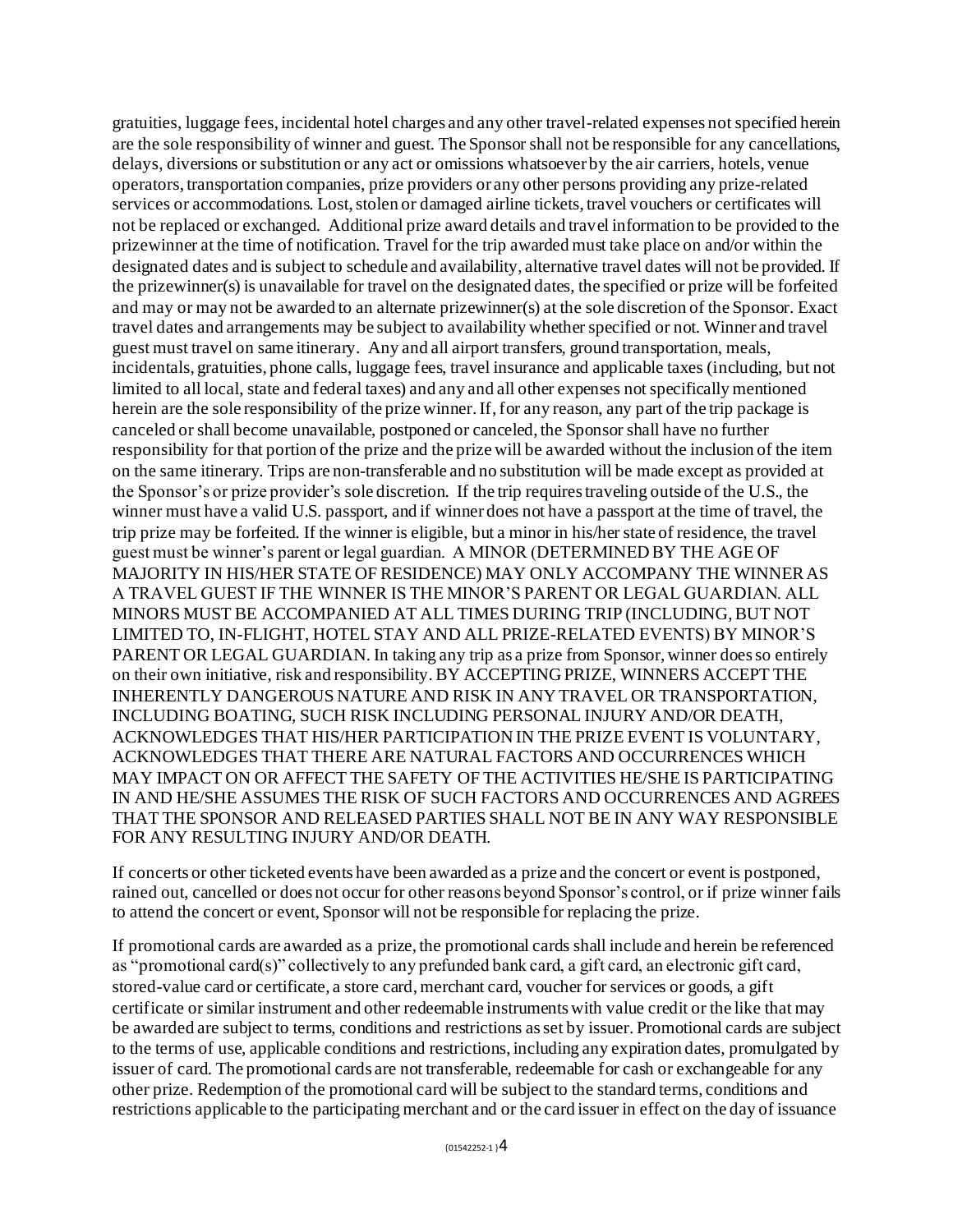of the promotional card. The promotional card cannot be redeemed for the purchase of other promotional cards. Except as required by law, the promotional card cannot be reloaded, resold, transferred for value, redeemed for cash, or applied to any other account. The Sponsor is not responsible if any promotional card is lost, stolen, destroyed or used without permission. If the promotional card is lost or stolen, it will not be replaced.

If winner requests that a prize be mailed to him/her, and Sponsor agrees to do so, winner agrees that Sponsor will send the prize by U.S. Postal Service, and that Sponsor is not responsible for lost, stolen, or misdirected mail, and that the prize will not be replaced if it is not received by winner.

ALL PRIZES ARE AWARDED "AS IS" AND THE SPONSOR DOES NOT MAKE (AND IS NOT RESPONSIBLE FOR) ANY REPRESENTATIONS, GUARANTEES, OR WARRANTIES OF ANY KIND, EXPRESS OR IMPLIED, IN FACT OR IN LAW, RELATING TO ANY PRIZE (INCLUDING, WITHOUT LIMITATION, ANY IMPLIED WARRANTY OF MERCHANTABILITY OR FITNESS FOR A PARTICULAR PURPOSE), AND ALL SUCH WARRANTIES ARE HEREBY DISCLAIMED.

**9. ENTRY CONDITIONS AND RELEASE.** By entering a Contest, each participant agrees to: (a) comply with and be bound by these Official Rules, the Office Rules of the specific Contest, and the decisions of Sponsor, which are binding and final in all matters relating to any Contest; (b) release and hold harmless Sponsor, Summit Media, and its subsidiaries, related and affiliated companies, participating sponsors, the prize suppliers and any other organizations responsible for sponsoring, fulfilling, administering, advertising or promoting the Contest, and each of their respective past and present officers, directors, employees, agents and representatives (collectively, the "Released Parties") from and against any and all claims, expenses, and liability, including but not limited to negligence and damages of any kind to persons and property, including but not limited to invasion of privacy (under appropriation, intrusion, public disclosure of private facts, false light in the public eye or other legal theory), defamation, slander, libel, violation of right of publicity, infringement of trademark, copyright or other intellectual property rights, property damage, or death or personal injury arising out of or relating to a participant's entry, creation of an entry or submission of an entry, participation in a Contest, acceptance or use or misuse of prize (including any travel or activity related thereto) and/or the broadcast, exploitation or use of entry; and (c) indemnify, defend and hold harmless the Released Parties from and against any and all claims, expenses, and liabilities (including reasonable attorneys' fees) arising out of or relating to an entrant's participation in the Contest and/or entrant's acceptance, use, non-use or misuse of the prize.

**10. PUBLICITY.** Except where prohibited, participation in a Contest constitutes winner's consent to Sponsor's and its agents' use of winner's name, likeness, photograph, voice, opinions and/or hometown and state for promotional purposes in any media, worldwide, without further payment or consideration, unless otherwise prohibited by law. Each contest participant acknowledges and agrees that any telephone calls placed to the Station's contest line may be broadcast live on the Station, and also may be recorded for use on-air at a later time. Winners may be required to sign a separate publicity waiver and/or release upon collecting a prize.

**11. CONSUMER CREATED CONTENT.** If the entry for the Contest includes any creative material from the participant, including but not limited to, consumer created content, by submitting your entry: (1) you agree that your disclosure is gratuitous, unsolicited and without restriction and will not place Sponsor or its Contest partners under any fiduciary or other obligation, that Sponsor is free to disclose the ideas on a non-confidential basis to anyone or otherwise use the ideas without any additional compensation to you; (2) you acknowledge that, by acceptance of your submission, Sponsor and its contest sponsors do not waive any rights to use similar or related ideas previously known to Sponsor or its partners, or developed by their employees, or obtained from sources other than you; (3) you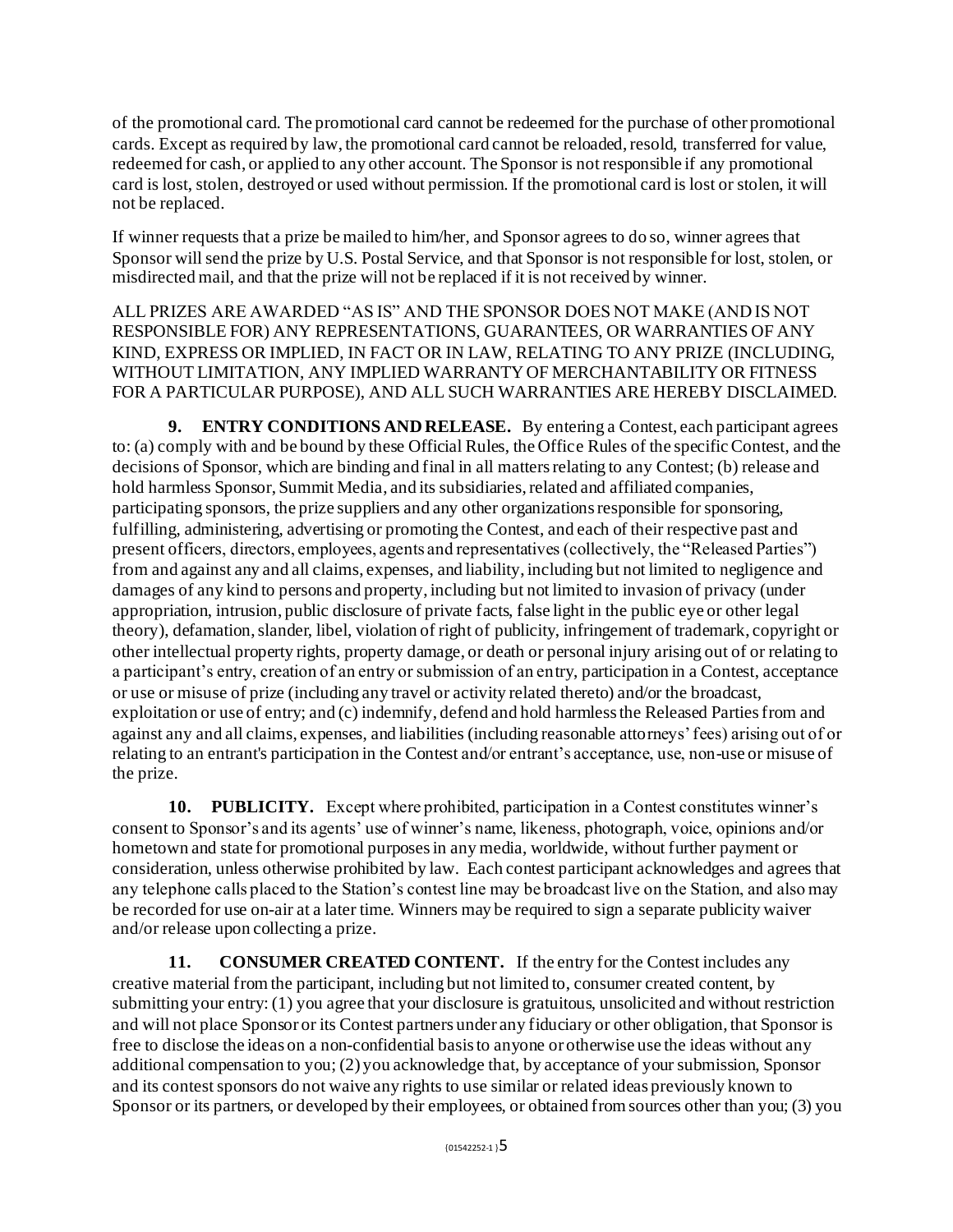are verifying that you are the owner and producer of the submitted material and that no third party ownership rights exist to any material submitted, or, to the extent that any third party ownership rights exist, you have obtained all necessary licenses and/or clearances to use such third party content, and (4) you are hereby granting Sponsor a perpetual, worldwide, nonexclusive, royalty-free, sub-licensable (through multiple tiers) right and license to use, publish, reproduce, display, perform, adapt, modify, distribute, have distributed and promote such content in any form, in all media now known or hereinafter created, anywhere in the world, for any purpose.

All Content submitted must confirm to the additional submission requirements set forth as follows to be eligible:

• Content must comply with these Official General Rules, the rules of the specific contest, and any Terms of Service on the Sponsor website;

• Content must be uploaded/submitted in the format specified and must comply with the posting requirements set forth above and as posted on the Sponsor website;

• The Content must be Federal Communications Commission acceptable, including no use of indecent or obscene material or language;

• Content cannot be sexually explicit or suggestive, unnecessarily violent or derogatory of any ethnic, racial, gender, religious, professional or age group, profane or pornographic, contain nudity or any materially dangerous activity;

• Content cannot promote alcohol, illegal drugs, tobacco, or firearms/weapons (or the use of any of the foregoing), and cannot promote or portray any activities that may appear unsafe or dangerous, or any particular political agenda or message;

• Content cannot be offensive, endorse any form of hate or hate group;

• Content cannot defame, misrepresent or contain disparaging, libelous, or misleading remarks, comments, or material about the Sponsor, the station, any of their respective products and/or services, or about any other people, products or companies;

• Content cannot infringe on or violate any copyright, patent, trademark, trade secret, trade dress, right of publicity, or other intellectual property, proprietary, or contractual right of a third party and cannot contain any personal identification such as license plate numbers, personal names, e-mail addresses or street addresses, other than entrant's;

• Content cannot advertise or promote any brand or product of any kind, without permission;

• Content cannot contain copyrighted materials owned by others (including photographs, sculptures, paintings and other works of art or images published on or in websites, television, movies or other media) without permission (Sponsor does not permit the infringement of others' rights and any use of materials not original to the entrant, except copyrighted materials owned by Sponsor, is grounds for disqualification from the Contest. Therefore, do not copy your favorite movie, book or photo or include materials, images, graphics, music or trademarks belonging to any third parties or incorporate the names, voices, likeness or personas of any party other than yourself unless you have obtained all rights necessary to permit you to use same in connection with your content and grant the rights herein granted to Sponsor and Contest Entities);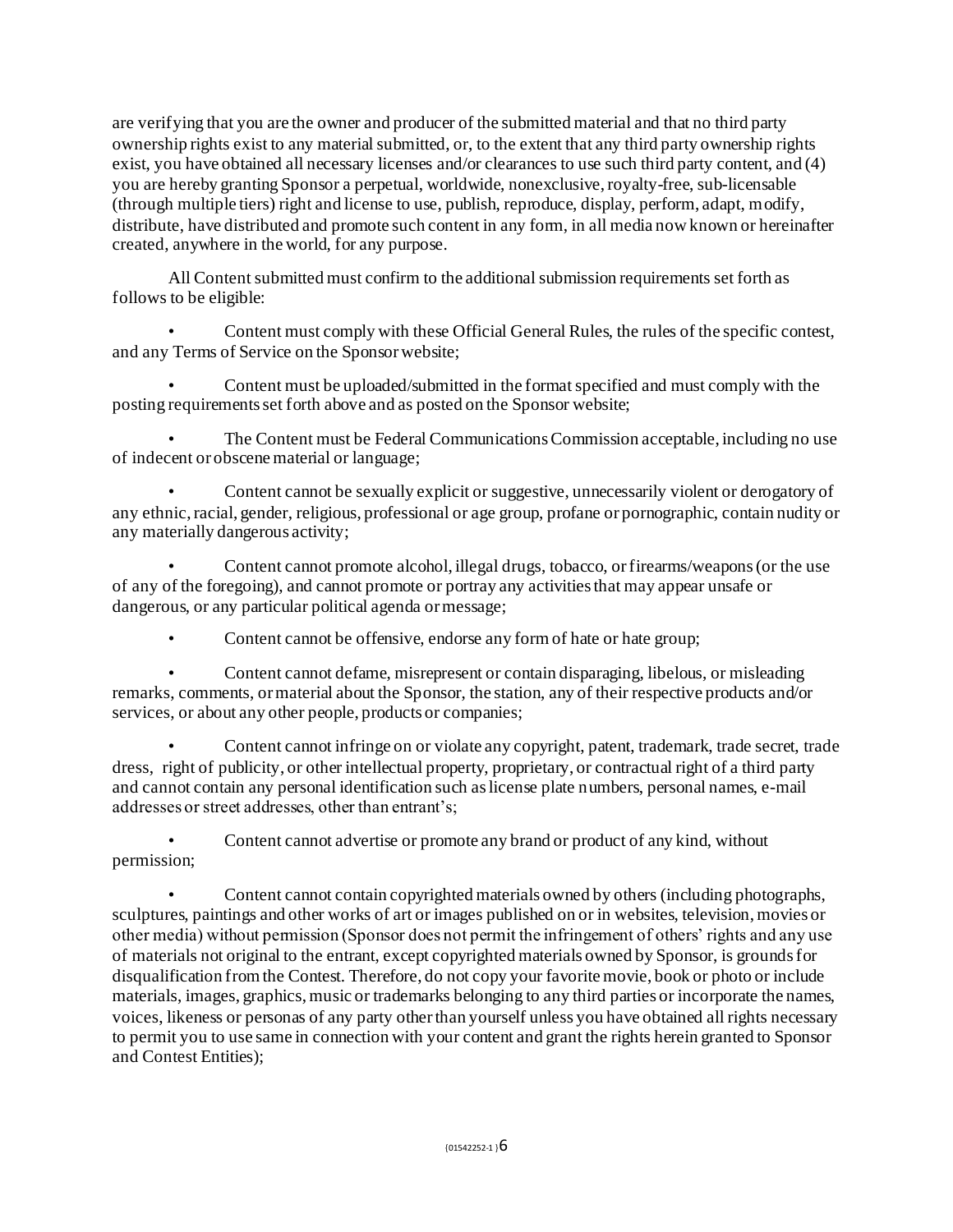• Content shall not include any background artwork, unless it is an original work of the entrant (any artwork, murals, etc. that can be seen in the Content must be created solely by the entrant or entrant must be the sole owner of all copyright interests therein);

The Content cannot be abusive or harassing towards any individual or group of individuals regarding race, sex, religion, creed, national origin, age, disability, gender identity or expression, sexual orientation or any legally protected classification (which includes, but is not limited to, epithets or slurs, threats, intimidations, or hostile acts);

• Content cannot contain materials embodying the names, likenesses, photographs, or other indicia identifying any person, living or dead, without permission;

• Content cannot communicate any messages or images inconsistent with the positive images and/or goodwill to which Sponsor wishes to associate;

• Content cannot depict, and cannot itself, be in violation of any law; and

• The Content must be socially acceptable and in good taste, as determined by the station in the station's sole discretion.

ALL DECISIONS REGARDING THE APPROPRIATENESS OF THE MATERIALS CONTAINED IN THE CONTENT SHALL BE AT THE SOLE DISCRETION OF THE SPONSOR. The Sponsor reserves the right to reject any Content, in its sole discretion, based on the terms set forth herein as well as current broadcast standards and other programming and operating practices and policies established by the Sponsor and/or station for airing advertising. Any waiver of any obligation hereunder by Sponsor does not constitute a general waiver of any obligation to entrants. Sponsor reserves the right to waive the Contest Content requirements set forth herein in its reasonable discretion. Sponsor reserves the right, in its reasonable discretion, during or upon completion of the Entry Period, to request that any entrant resubmit his or her Content which fails to comply with the Content requirements prior to any judging period. CONSUMER CREATED CONTENT POSTED TO THE WEBSITE WAS NOT EDITED BY SPONSOR AND IS THE VIEWS/OPINIONS OF THE INDIVIDUAL ENTRANT AND DOES NOT REFLECT THE VIEWS OF SPONSOR IN ANY MANNER. If you think that any Content infringes your intellectual property rights, contact us by mail at DMCA Designated Agent, Summit Media LLC, 2700 Corporate Drive #115, Birmingham, AL 35242 or by email to dmca@summitmediacorp.com.

**12. TAXES.** All State, Local, Federal and or other taxes, duties, tariffs, title fees, licensing fees, or other fees for prizes awarded in any Contest become the sole responsibility of the winner. Winners will be required to fill out and return an IRS W-9 tax form. Valuation of prizes may be based on information given to Sponsor by the provider of the prize. All those who win a prize or prizes over a certain threshold value in any given year may be issued an IRS Form 1099 to report their winnings.

**13. GENERAL CONDITIONS.** Sponsor may cancel any Contest or any part of a Contest, if any fraud, technical failures or any other factor beyond Sponsor's reasonable control impairs the integrity or proper functioning of the Contest, as determined by Sponsor in its sole discretion. Sponsor reserves the right in its sole discretion to disqualify any individual it finds to be tampering with the entry process or the operation of the Contest or to be acting in violation of these Official Rules or any other promotion or in an unsportsmanlike or disruptive manner, or to be acting in violation of any federal, state or local law. Any attempt by any person to deliberately undermine the legitimate operation of a Contest may be a violation of criminal and civil law, and, should such an attempt be made, Sponsor reserves the right to seek legal remedies including damages from any such person to the fullest extent permitted by law. Sponsor may, in its sole discretion, waive or change any of these Official Rules in a particular case, but will advise the public of such waiver or changes as practicable as possible after they are made.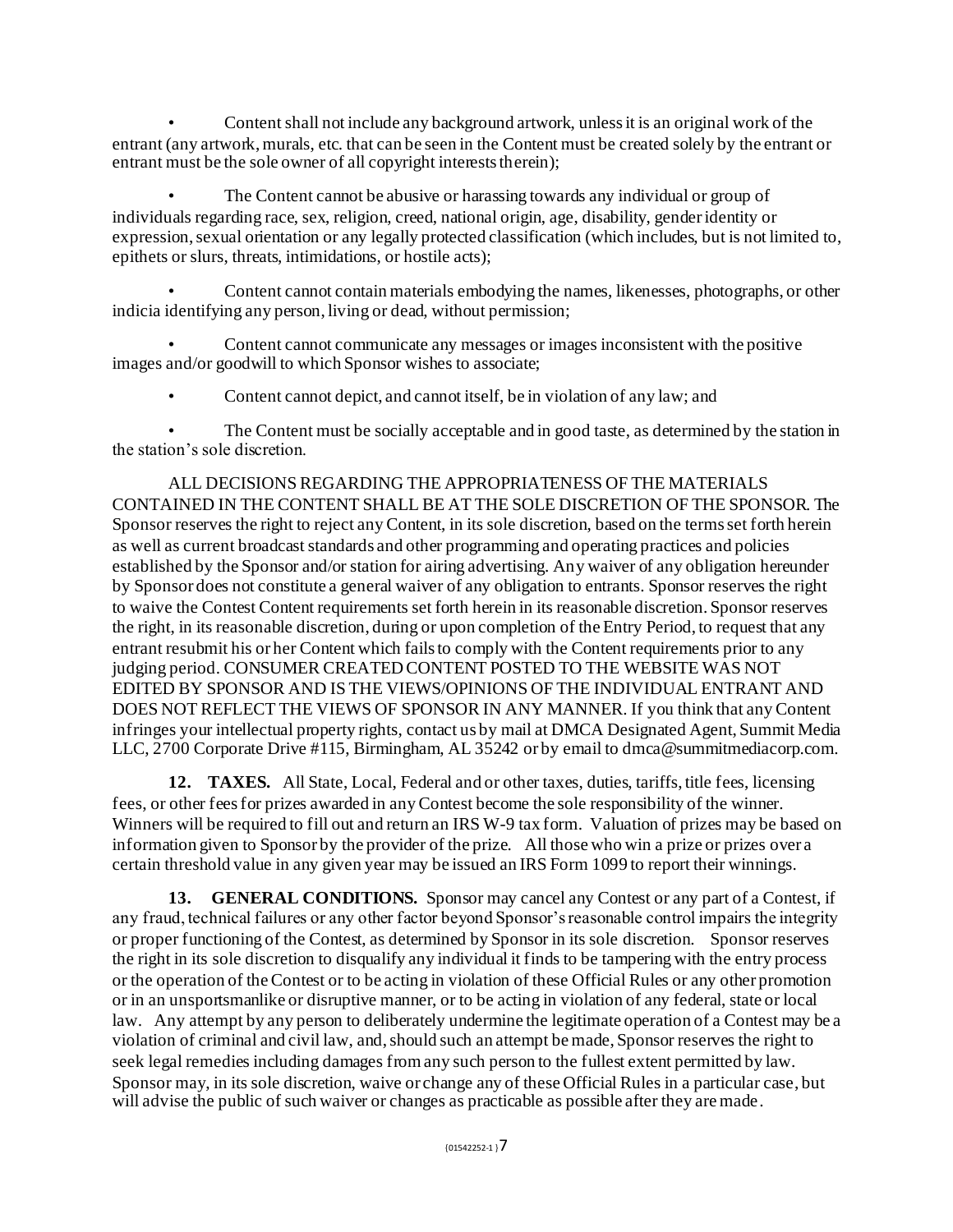**14. LIMITATIONS OF LIABILITY.** The Released Parties are not responsible for: (1) any incorrect or inaccurate information, whether caused by entrants, printing errors or by any of the equipment or programming associated with or utilized in the Contest ; (2) technical failures of any kind, including but not limited to malfunctions, interruptions, or disconnections in phone lines or network hardware or software; (3) unauthorized human intervention in any part of the entry process or the Contest; (4) technical or human error which may occur in the administration of the Contest or the processing of entries; or (5) any injury or damage to persons or property which may be caused, directly or indirectly, in whole or in part, from entrant's participation in the Contest or receipt or use, non-use or misuse of any prize. If for any reason an entrant's entry is confirmed to have been erroneously deleted, lost, or otherwise destroyed or corrupted, entrant's sole remedy is another entry in the Contest, provided that if it is not possible to award another entry due to discontinuance or completion of the Contest, or any part of it, for any reason, Sponsor, at its discretion, may elect to hold a random drawing from among all eligible entries received up to the date of discontinuance for any or all of the prizes offered herein. No more than the stated number of prizes will be awarded. In the event that production, technical, programming or any other reason causes more than stated number of prizes as set forth in these Official Rules to be available or claimed, Sponsor reserves the right to award only the stated number of prizes by a random drawing among all legitimate, unawarded, eligible prize claims.

**15. DISPUTES.** Any controversy or claim arising out of or relating to the Sponsor Contest shall be settled by binding arbitration in a location determined by the arbitrator as set forth herein (provided that such location is reasonably convenient for claimant), or at such other location as may be mutually agreed upon by the parties, in accordance with the procedural rules for commercial disputes set forth in the Comprehensive Arbitration Rules and Procedures of JAMS ("JAMS Rules and Procedures") then prevailing, and judgment upon the award rendered by the arbitrator(s) may be entered in any court having jurisdiction thereof. The arbitrator shall be selected pursuant to the JAMS Rules and Procedures. The arbitrator shall apply the law of the state of the sponsoring station, consistent with the Federal Arbitration Act and applicable statutes of limitations, and shall honor claims of privilege recognized at law. If any part of this arbitration provision is deemed to be invalid, unenforceable or illegal (other than that claims will not be arbitrated on a class or representative basis), or otherwise conflicts with the rules and procedures established by JAMS, then the balance of this arbitration provision shall remain in effect and shall be construed in accordance with its terms as if the invalid, unenforceable, illegal or conflicting provision were not contained herein. If, however, the portion that is deemed invalid, unenforceable or illegal is that claims will not be arbitrated on a class or representative basis, then the entirety of this arbitration provision shall be null and void, and neither claimant nor Sponsor shall be entitled to arbitrate their dispute. Upon filing a demand for arbitration, all parties to such arbitration shall have the right of discovery, which discovery shall be completed within sixty days after the demand for arbitration is made, unless further extended by mutual agreement of the parties. THE ARBITRATION OF DISPUTES PURSUANT TO THIS PARAGRAPH SHALL BE IN THE ENTRANT'S INDIVIDUAL CAPACITY, AND NOT AS A PLAINTIFF OR CLASS MEMBER IN ANY PURPORTED CLASS OR REPRESENTATIVE PROCEEDING. THE ARBITRATOR MAY NOT CONSOLIDATE OR JOIN THE CLAIMS OF OTHER PERSONS OR PARTIES WHO MAY BE SIMILARLY SITUATED. DO NOT ENTER THIS CONTEST IF YOU DO NOT AGREE TO HAVE ANY CLAIM OR CONTROVERSY ARBITRATED IN ACCORDANCE WITH THESE OFFICIAL RULES.

If for any reason arbitration is not legal or available, then entrant agrees that: (i) any and all disputes, claims and causes of action arising out of or connected with a Contest, or any prizes awarded, other than those concerning the administration of the Contest or the determination of the winner, shall be resolved individually, without resort to any form of class action; (ii) any and all disputes, claims and causes of action arising out of or connected with a Contest, or any prizes awarded, shall be resolved exclusively by the United States District Court or the appropriate state court located in the entrant's Summit Media radio